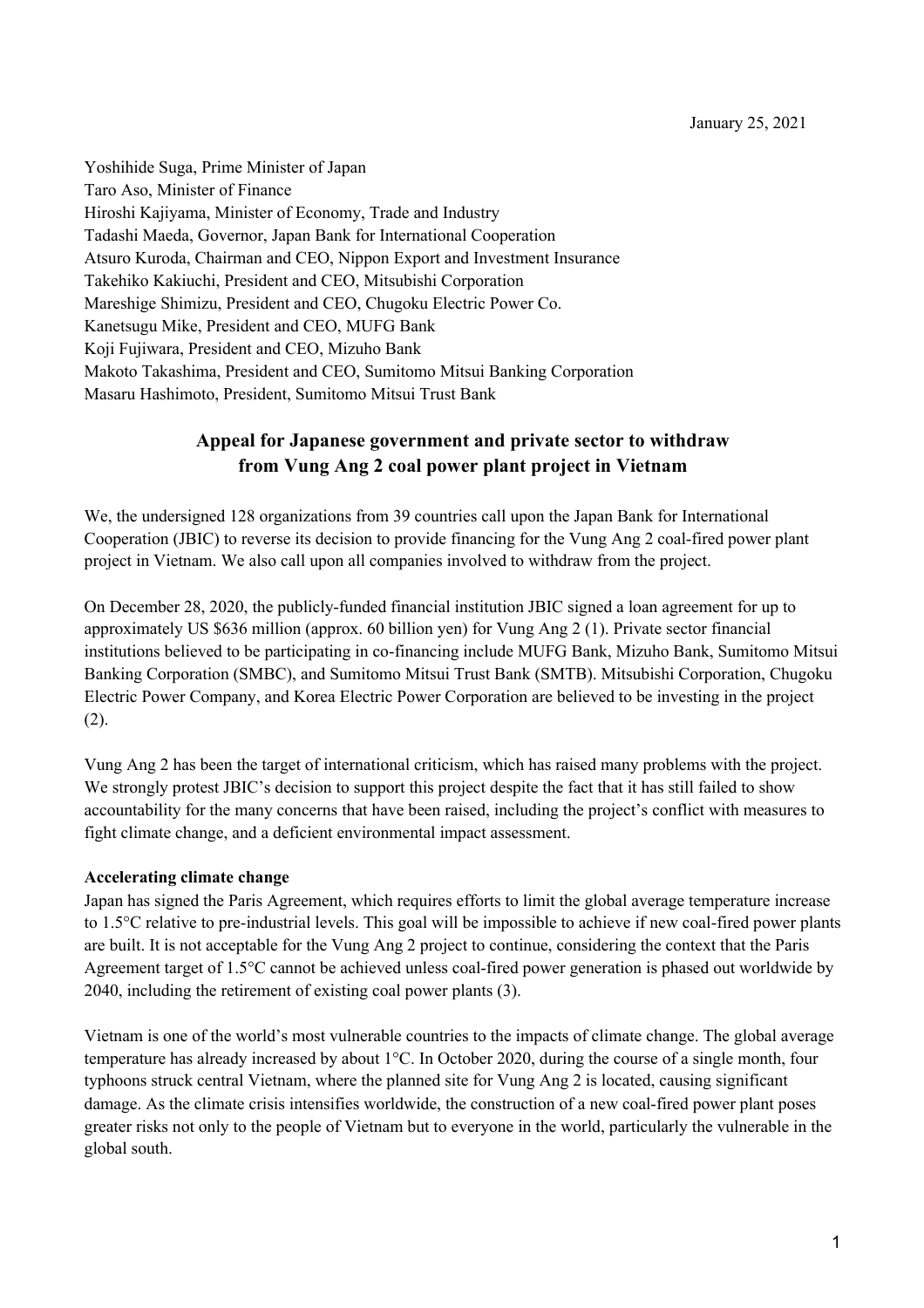Coincidentally, in the same month of October, Japanese Prime Minister Yoshihide Suga declared Japan's goal of carbon neutrality (net zero greenhouse gas emissions) by 2050. It is a serious double standard if a country declares a commitment to climate action while still exporting coal-fired power plants, undermining its sincerity.

Meanwhile, MUFG Bank, Mizuho Bank, SMBC, and SMTB are believed to have made co-financing decisions for the project along with JBIC, even though they have adopted policies, in principle, of not providing investment and financing for new coal-fired power plants; each banking group has also endorsed the recommendations of the Task Force on Climate-related Financial Disclosures (TCFD) and the UN Principles for Responsible Banking, etc. Moreover, Mitsubishi Corporation, an investor in the project, declared in October 2019 that, in principle, it will no longer engage in the development of new coal-fired power generation. As companies declare their commitments to address the climate crisis and disclose the relevant information, there is a growing movement of shareholders, investors, and customers to assess their actions, but the continued promotion of Vung Ang 2 would expose the fact that each company's real actions are in contradiction with their policies. Also, considering the fact that overseas institutional investors have expressed their concerns about Vung Ang 2, these companies will inevitably increase their reputational risk if they continue supporting the project.

Around the world, there is talk about a "green recovery" with strategies to recover from the COVID-19 pandemic that does not conflict with climate change countermeasures, and we can see examples in other countries where assistance is not offered unconditionally to industries that have high GHG emissions. In this context, any provision of public funds to a project that will intensify climate change is moving in the opposite direction from the global trend to seek a green recovery.

## **Causing more pollution**

It is also known that the concentrations of air pollutant emissions from Vung Ang 2 would be several times higher than emissions from power plants built in Japan. Analysis by the Centre for Research on Energy and Clean Air showed that projected emissions from this plant if built will be five to ten times higher than Japanese standards (4).

Furthermore, major environmental pollution incidents have already occurred near the planned site of Vung Ang 2. The release of pollutants in 2016 from a steel plant operated by Formosa Ha Tinh Steel Corporation has been described as Vietnam's worst environmental disaster, polluting up to 200 kilometers of coastline and having a devastating impact on fisheries. Also, the Vung Ang 1 coal-fired power plant is already operating near the planned site of Vung Ang 2, having received financing in 2011 from JBIC and SMBC, and there have been reports of damage from dust and negative health impacts from the plant (5).

The Environmental Law Alliance Worldwide (ELAW) analyzed the environmental and social impact assessment (ESIA) prepared by Vung Ang 2 proponents, and identified numerous problems (6), but the concerns raised have still not been addressed.

## **Citizens will pay the price of this project**

Vietnam already has an electrification rate above 99%, and the price of renewable energy there is lower than coal power. In September 2020, the Institute for Energy Economics and Financial Analysis (IEEFA), a US think tank, identified financial risks for the state utility Electricity of Vietnam (EVN), which would purchase the electricity (7). One risk factor is the electricity purchase contracts that would require EVN to guarantee power purchases at fixed prices from independent power producers (IPP) that generate electricity from coal. As a means of limiting its debt risk EVN might be able to raise electricity rates, but citizens forced to bear the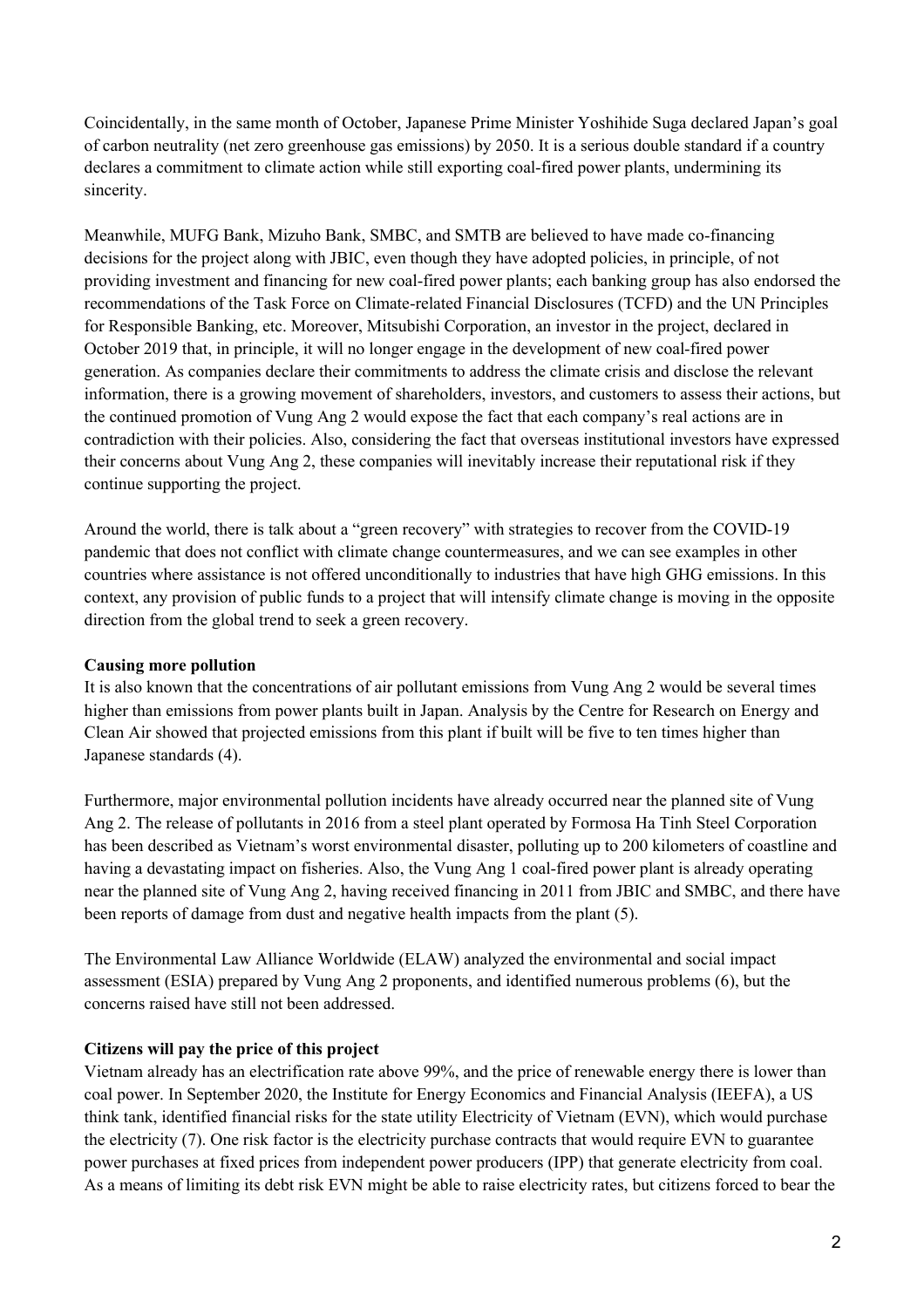burden would inevitably be opposed; thus, it has been pointed out that this means should be revisited, in the light of the current socio-political situation in Vietnam and the perspective of an economic recovery from the impacts of COVID-19. A pre-feasibility assessment by a Korean government think tank found that the project represented a loss of 158 million dollars (approx. 17 billion yen) (8), and if the loss were to be realized, or if electricity prices had to be raised, the ultimate burden would fall on the people of Vietnam.

The government of Japan should listen sincerely to the voices of citizens calling for climate action and a coal exit, and withdraw public support from the Vung Ang 2 project. We also call for clear declarations that no public funds will be used to support new coal power plant construction projects that Japan International Cooperation Agency (JICA) is considering, including Matarbari Phase 2 (Bangladesh) and Indramayu (Indonesia).

In closing, we again call upon the Japan Bank for International Cooperation (JBIC) to reverse its decision to support Vung Ang 2, and for the companies and banks involved to withdraw from the project.

## Footnotes:

- 1. JBIC, "Project Financing for Vung Ang 2 Coal-Fired Power Generation Project in Vietnam Supporting Power Development Project under the Growth Investment Facility", 29 Dec 2020, https://www.jbic.go.jp/en/information/press/press-2020/1229-014147.html
- 2. IJGlobal, "UPDATE: JBIC signs debt for Vietnam coal-fired", 05 Jan 2021
- 3. Climate Analytics, "Coal phase out", https://climateanalytics.org/briefings/coal-phaseout/https://climateanalytics.org/briefings/coal-phase-out/
- 4. Market Forces, "Vung Ang 2", https://www.marketforces.org.au/research/vietnam/vung-ang-2/,
- 5. Los Angeles Times, "GE says it's going green. Overseas, it's still pushing coal", 02 Mar 2020, https://www.latimes.com/world-nation/story/2020-03-02/ge-green-overseas-pushing-coal
- 6. The Environmental Law Alliance Worldwide (ELAW), "Evaluation of the 2018 Environmental Impact Assessment (EIA) Report For the Vung Ang II Thermal Power Plant Project", 28 Apr 2020, https://elaw.org/VN\_VungAngII\_2018EIAReview
- 7. Institute for Energy Economics and Financial Analysis (IEEFA), Vietnam's EVN Faces the Future: Time to Get Renewables Right" September 2020, https://ieefa.org/wpcontent/uploads/2020/09/Vietnams-EVN-Faces-the-Future\_September-2020.pdf
- 8. Kyunghyang Shinmun, 11 Jun 2020, "KDI: 'KEPCO coal-fired power plant project in Vietnam expected to have negative earnings'" (in Korean) biz.khan.co.kr/khan\_art\_view.html?artid=202006112054015&code=920100

## End

cc:

Katsunobu Kato, Chief Cabinet Secretary

Toshimitsu Motegi, Minister of Foreign Affairs

Shinjiro Koizumi, Minister of the Environment

Wataru Ito, State Minister of Finance

Kenji Nakanishi, State Minister of Finance

Yasumasa Nagasaka, State Minister of Economy, Trade and Industry

Kiyoshi Ejima, State Minister of Economy, Trade and Industry

Eiichiro Washio, State Minister of Foreign Affairs

Takashi Uto, State Minister of Foreign Affairs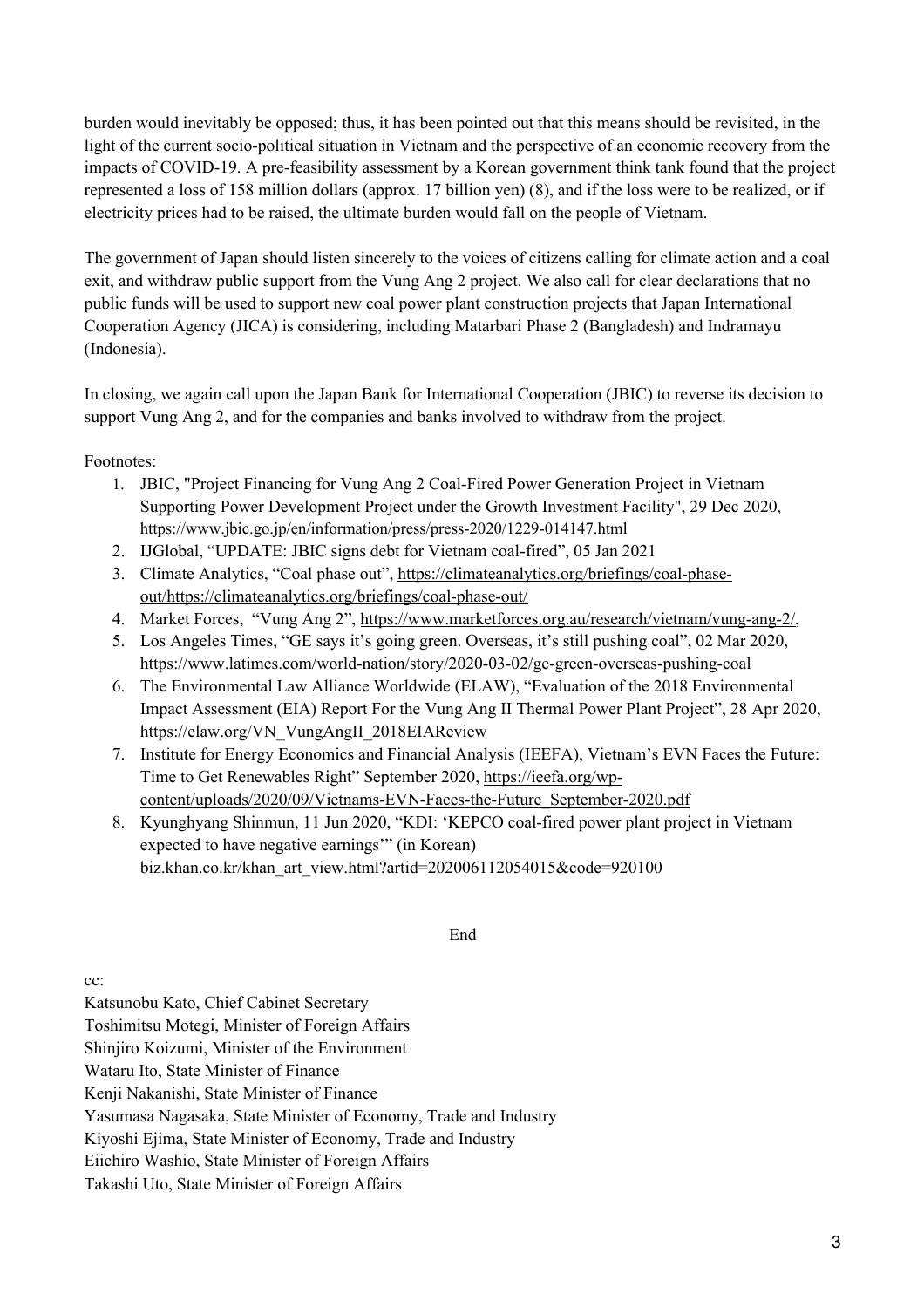Hiroyoshi Sasakawa, State Minister of the Environment Noriko Horiuchi, State Minister of the Environment Shinichi Kitaoka, President, Japan International Cooperation Agency

Petition organized by: Friends of the Earth Japan Japan Center for a Sustainable Environment and Society (JACSES) Kiko Network Mekong Watch 350.org Japan

Organizational Sign-ons:

#### **Regional / International**

Asian People's Movement on Debt and Development Amigos de la Tierra América Latina y el Caribe (ATALC) Corporate Europe Observatory Fair Finance International Friends of the Earth Europe Friends of the Earth International Human Rights Watch Market Forces Natural Resources Defense Council (NRDC) NGO Forum on ADB Oxfam International Socio-Ecological Union International 350.org Asia

#### **Japan**

福島老朽原発を考える会 横須賀⽕⼒発電所建設を考える会 福島原発 30 キロ圏ひとの会 green TEA ゼロエミッション東京 Fridays For Future Hiroshima さよなら原発小田原 ふぇみん婦⼈⺠主クラブ Fridays For Future Shiga FridaysForFuture 太宰府 パワーシフト福岡 ノーニュークス・アジアフォーラム・ジャパン Fridays For Future Furano Fridays For Future Sendai Fridays For Future Yamagata ブルーアースネット広島 Fridays For Future Saitama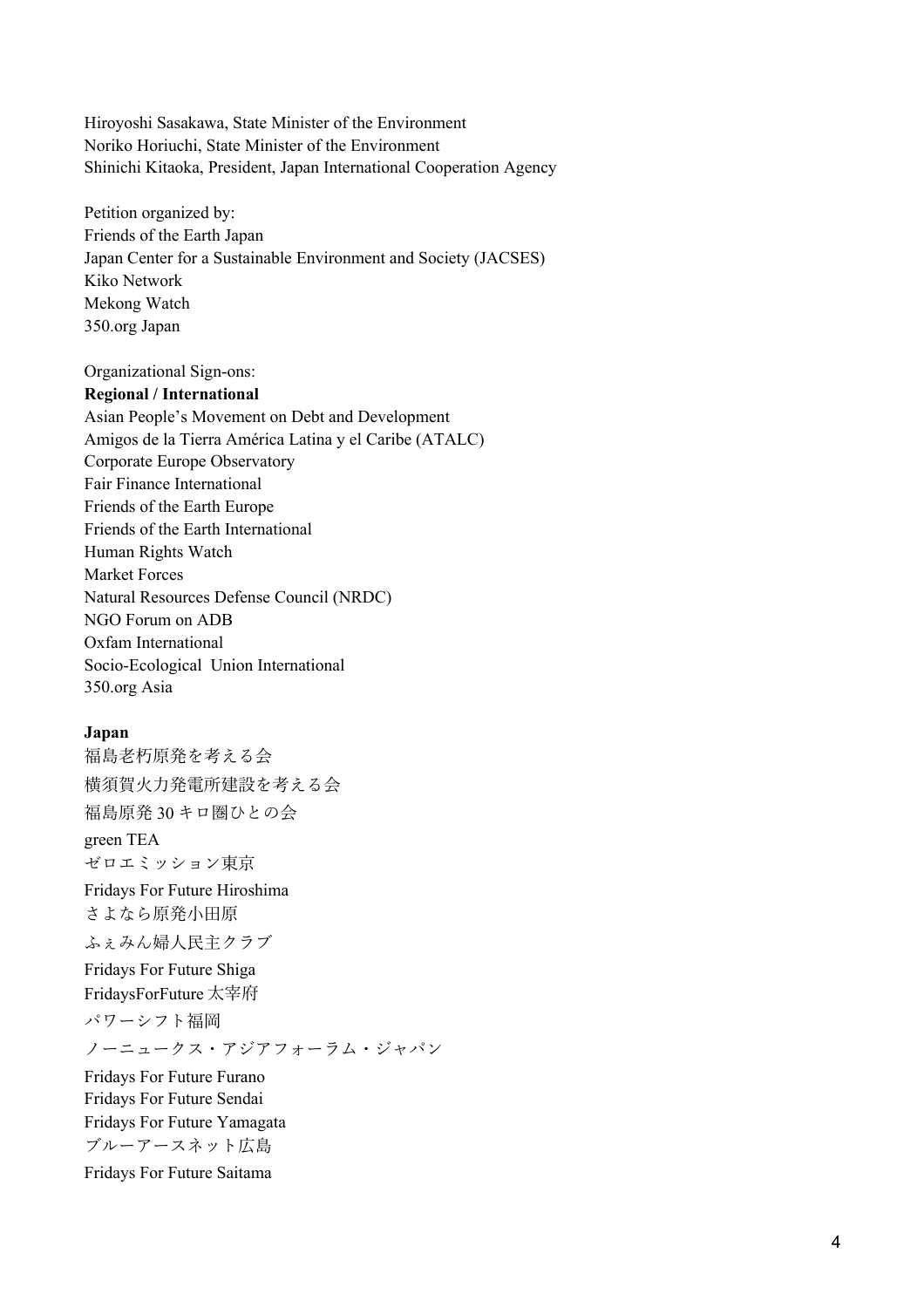350Eigo Fridays For Future Niigata 350 中四国ネットワーク fridaysforfurure 熊本 Fridays for Future Kyoto バイオダイバーシティ・インフォメーション・ボックス 地球環境市⺠会議(CASA) 認定 NPO 法⼈ヒューマンライツ・ナウ FridaysForFuture saroma エネルギーシフトを実現するこまえの会 Fridays For Future Osaka 特定非営利活動法人ラムサール・ネットワーク日本 日本国際ボランティアセンター Fridays For Future Kobe 袖ヶ浦市⺠が望む政策研究会 ⼀般社団法⼈⼤磯エネシフト FridaysForFutute Sapporo

FridaysForFututeIWATE imageMILL

**Australia** The Sunrise Project

#### **Bangladesh**

National Committee for Savingvthe Sundarbans (NCSS) Women with Disabilities Development Foundation (WDDF)

### **Bosnia and Herzegovina**

Centar za životnu sredinu/ Friends of the Earth Bosnia and Herzegovina

#### **Brazil**

Amigxs da Terra Brasil (FoE Brazil) 350 Brazil

**Canada** Friends of the Earth Canada

**Colombia** Censat Agua Viva

**Denmark** VedvarendeEnergi

**France** Les Amis de la Terre / Friends of the Earth France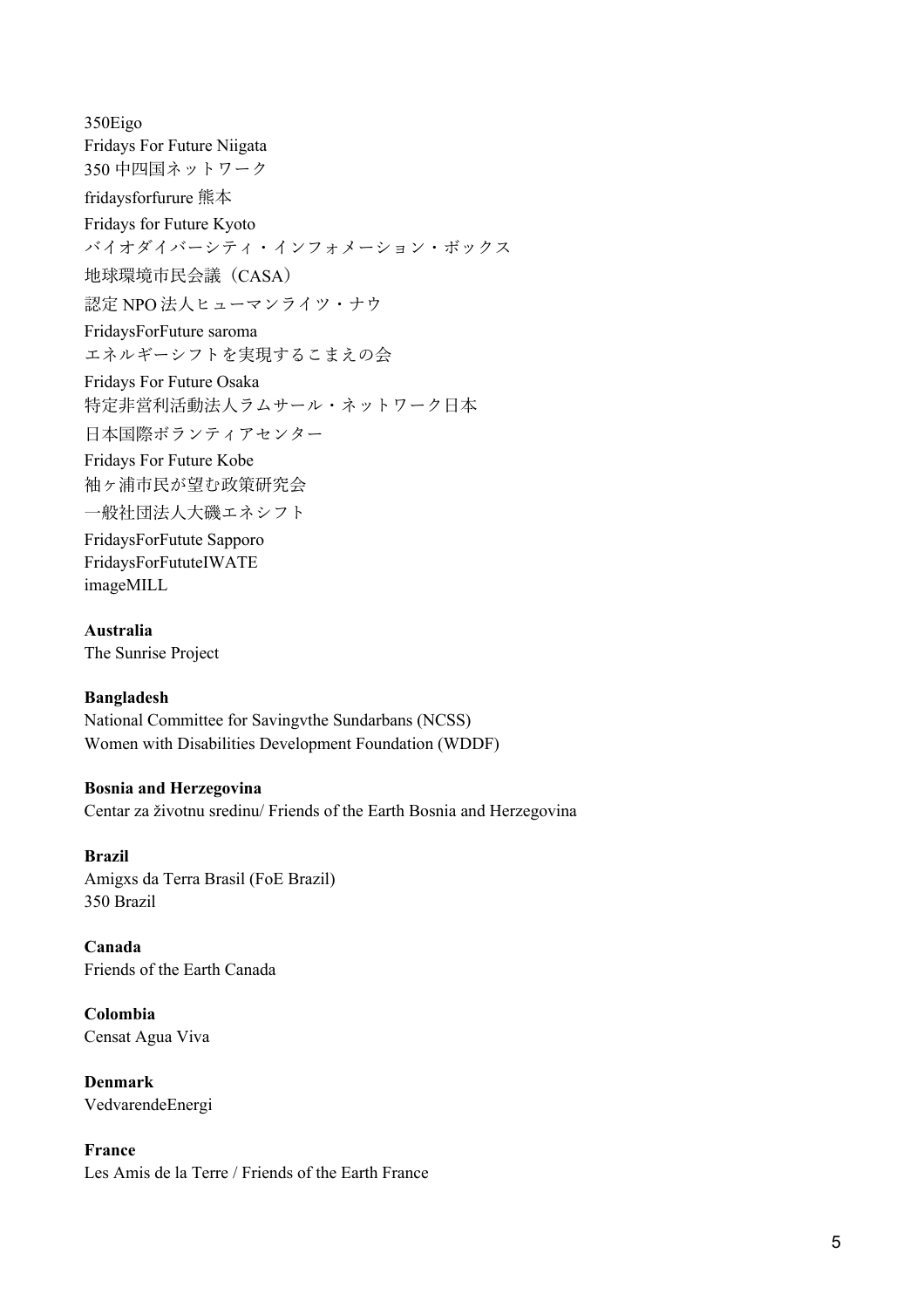Reclaim Finance

**Finland** Friends of the Earth Finland

**Georgia** The Greens Movement of Georgia

**Germany** Urgewald Leave it in the Ground Initiative (LINGO)

**Ghana**  AbibiNsroma Foundation Alliance for Empowering Rural Communities Abibiman Foundation

**Hungary** Clean Air Action Group

**India** Environics Trust

**Indonesia**  WALHI Jawa Barat WALHI Indonesia AEER 350.org Indonesia The PRAKARSA

**Luxembourg** Mouvement Ecologique

**Mozambique** Justiça Ambiental (Friends of the Earth Mozambique)

## **Myanmar**

Paung Ku Dawei Development Association - DDA Southern Youth Development Organization Land in Our Hands (LIOH)

**Nepal** National Campaign for Sustainable Development Nepal

## **Netherlands**

Both ENDS Project HEARD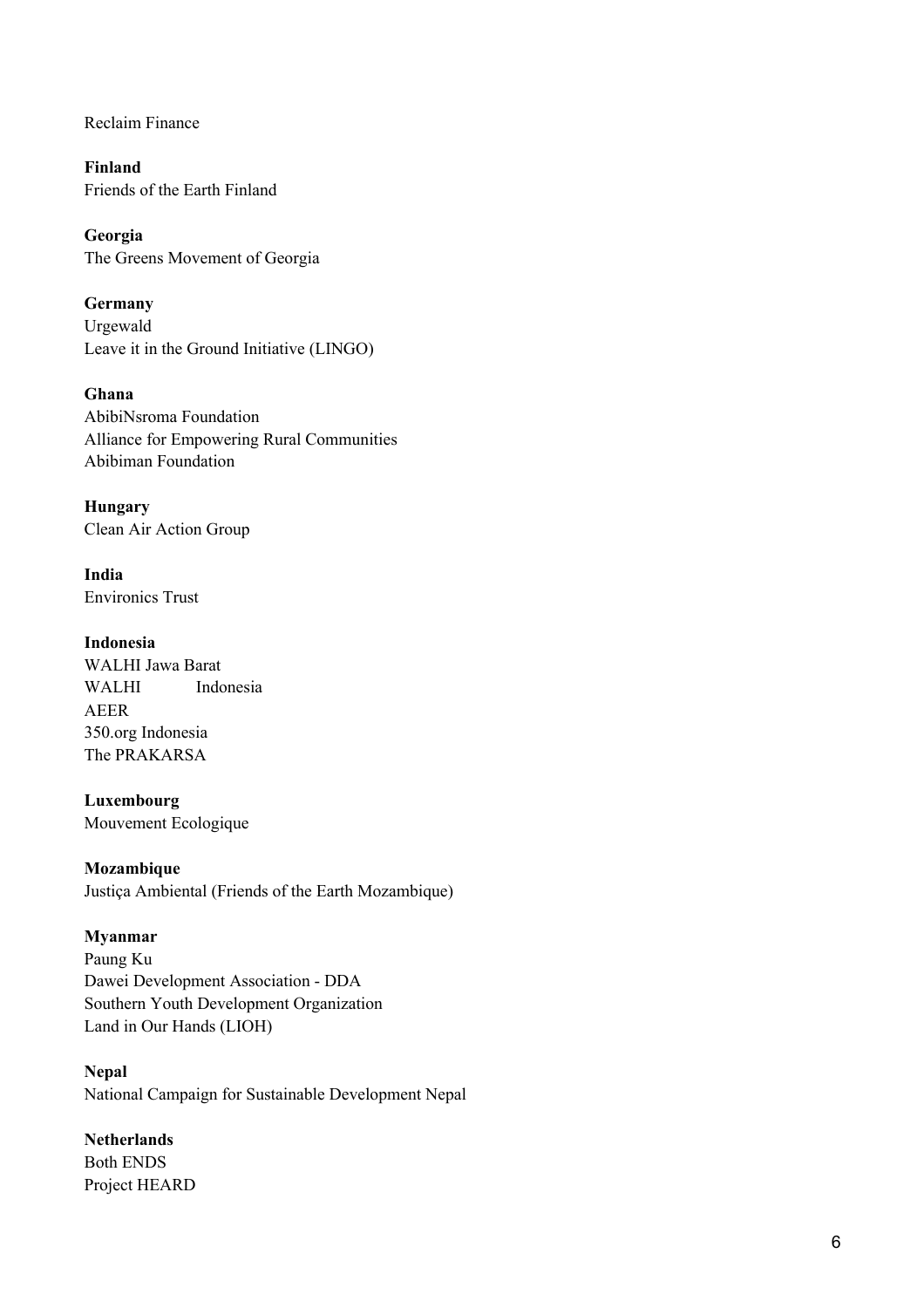BankTrack Recourse

**Norway** The Karibu Foundation

**Palestine** PENGON

**Pakistan** Pakistan Fisherfolk Forum

**Papua New Guinea** PNG Education Advocacy Network

## **Philippines**

Legal Rights and Natural Resources Center - Friends of the Earth Philippines The Reality of Aid - Asia Pacific Philippine Movement for Climate Justice Kalikasan People's Network for the Environment (Kalikasan PNE) Center for Environmental Concerns

## **Republic of Korea**

Solutions for our climate(SFOC) The Korea Center for Sustainable Development(KCSD) Korea Federation for Environmental Movement

## **Russia**

Rivers without Boundaries Biodiversity Conservation Center

## **Solomon Islands**

Coalition for Education Solomon Islands

## **South Africa**

groundWork, Friends of the Earth South Africa The New Environmental Justice Solutions Fund Our Future

**Sri Lanka** Centre for Environmental Justice

## **Sweden**

Swedwatch Jordens Vänner / Friends of the Earth Sweden

## **Switzerland**

Zukunft statt Kohle (Future instead of coal) Switzerland